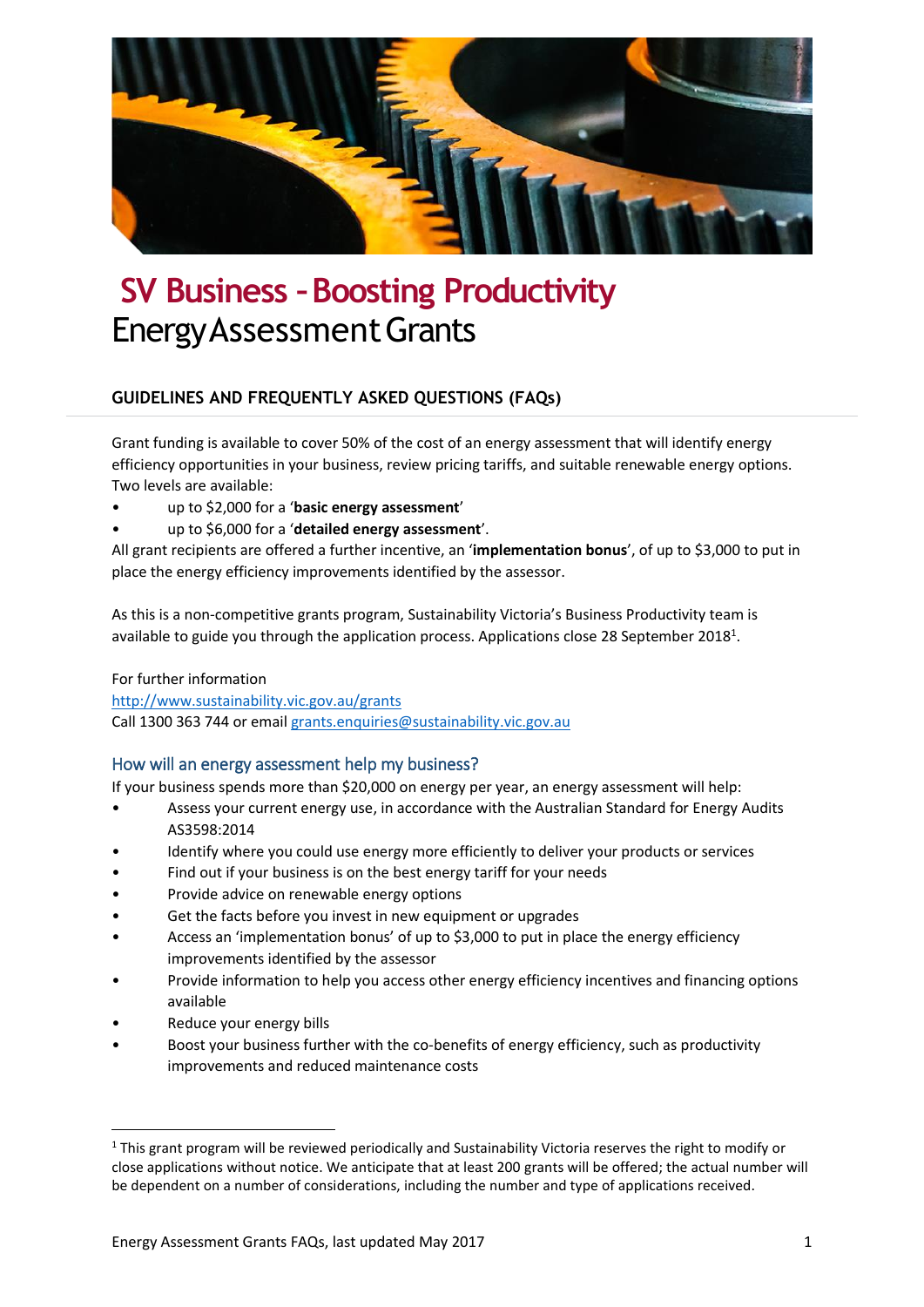## **Contents**

|                                                                                         | I am a consultant, can I register to be part of your consultant/assessor list? 4 |  |  |
|-----------------------------------------------------------------------------------------|----------------------------------------------------------------------------------|--|--|
|                                                                                         |                                                                                  |  |  |
|                                                                                         |                                                                                  |  |  |
|                                                                                         |                                                                                  |  |  |
|                                                                                         |                                                                                  |  |  |
|                                                                                         |                                                                                  |  |  |
|                                                                                         | Who is responsible for contracting with and paying the assessor (consultant)?7   |  |  |
|                                                                                         |                                                                                  |  |  |
|                                                                                         |                                                                                  |  |  |
|                                                                                         |                                                                                  |  |  |
| Step 4: Outcome of your application and entering into a funding agreement (contract)  8 |                                                                                  |  |  |
|                                                                                         |                                                                                  |  |  |
|                                                                                         | Can I receive funding if my assessment has already commenced or completed? 8     |  |  |
|                                                                                         |                                                                                  |  |  |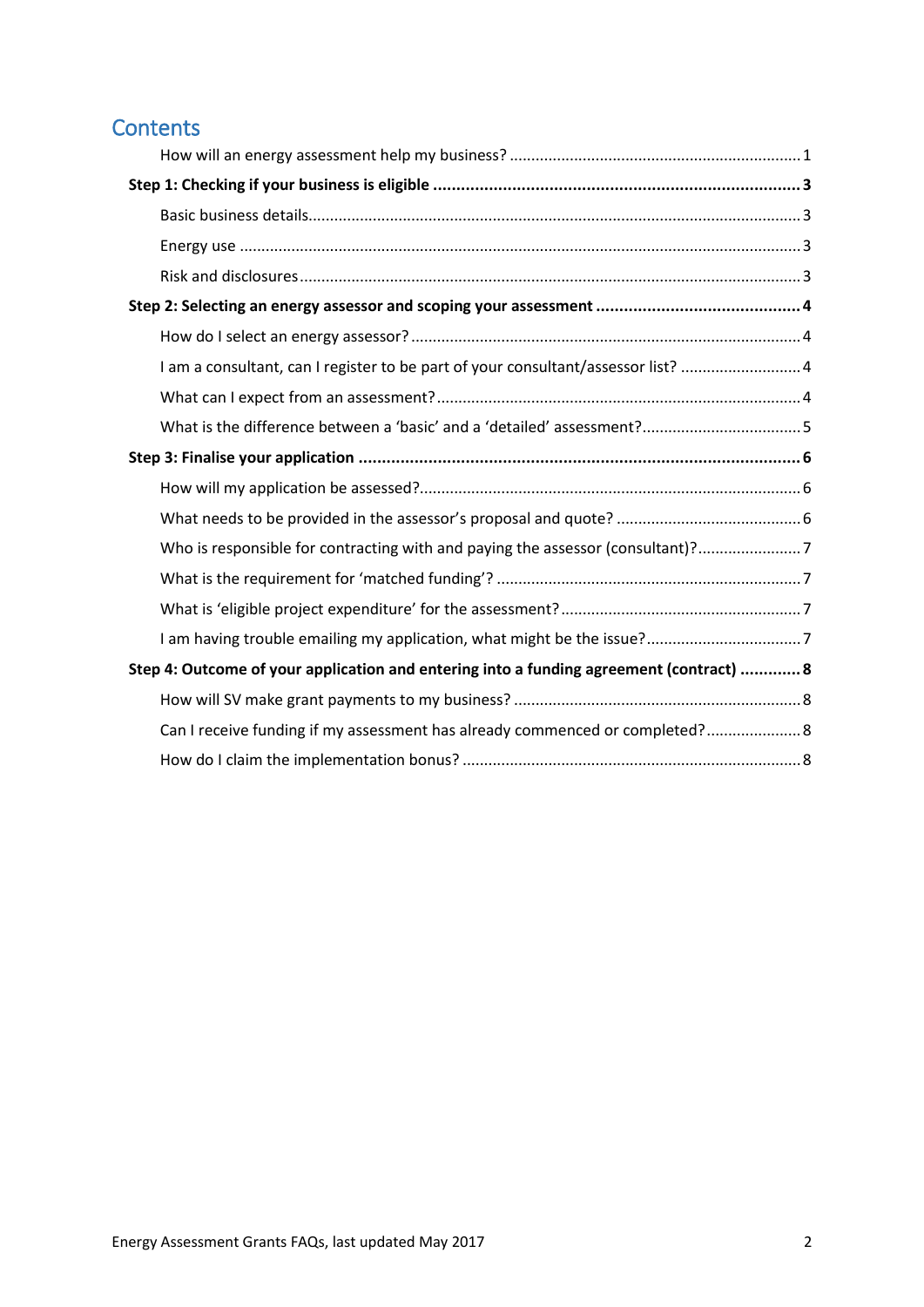## <span id="page-2-0"></span>Step 1: Checking if your business is eligible

Simply fill in the *Registration* form<sup>2</sup> and Sustainability Victoria (SV) will use the information you provide to check if your business is eligible.

## <span id="page-2-1"></span>Basic business details

This program is open to small and medium sized enterprises (SMEs). These are businesses employing less than 200 full time equivalent (FTE) employees, under the ABN provided.

For businesses that are close to the upper limit of 199 employees, it is the number of full time equivalents (FTEs) that are considered.

Grants are available for all kinds of businesses.

Certain types of organisations are not eligible: Commonwealth, State or local government entities, industry professional associations, or educational institutions<sup>3</sup> (including independent, catholic, and Government Schools).

Grants are not available to assess energy use in private residential residences.

The business and project must be located in Victoria.

## <span id="page-2-2"></span>Energy use

Grants are available for businesses spending more than \$20,000 on energy per year.

This is the total cost of all energy used, excluding transport fuel costs. It may include electricity, gas, LPG and diesel that is used in stationary equipment or certain equipment (e.g. forklifts) that are limited to the site boundary. For a business that operates across more than one site, it would include the energy spend across all Victorian sites.

The assessment of off-site transport fuel costs, such as the cost of petrol, natural gas, or diesel that is used in commercial or passenger vehicles is excluded.

SV may request evidence of annual energy spend in the form of gas, electricity and other energy bills.

## <span id="page-2-3"></span>Risk and disclosures

**.** 

Holding a minimum Public Liability insurance of \$10,000,000 is an eligibility requirement of the grant funding.

Businesses are not eligible for grant funding if they have had a serious Victorian WorkCover Authority (WorkSafe Victoria) or Environment Protection Authority (EPA) incident in the past five years. You must disclose if your business has had any WorkSafe Victoria or EPA violations in the past five years. A violation includes any previous penalty, notice, prosecution or regulatory intervention or enforcement action from Worksafe Victoria or EPA. In deciding whether a business is eligible, we will take into consideration the severity of the incident and whether the matter has been resolved.

<sup>&</sup>lt;sup>2</sup> Download the form from the SV website (Step 1):<http://www.sustainability.vic.gov.au/grants> <sup>3</sup> SV delivers ResourceSmart Schools (RSS), a Victorian Government initiative that helps schools: <http://www.sustainability.vic.gov.au/services-and-advice/schools>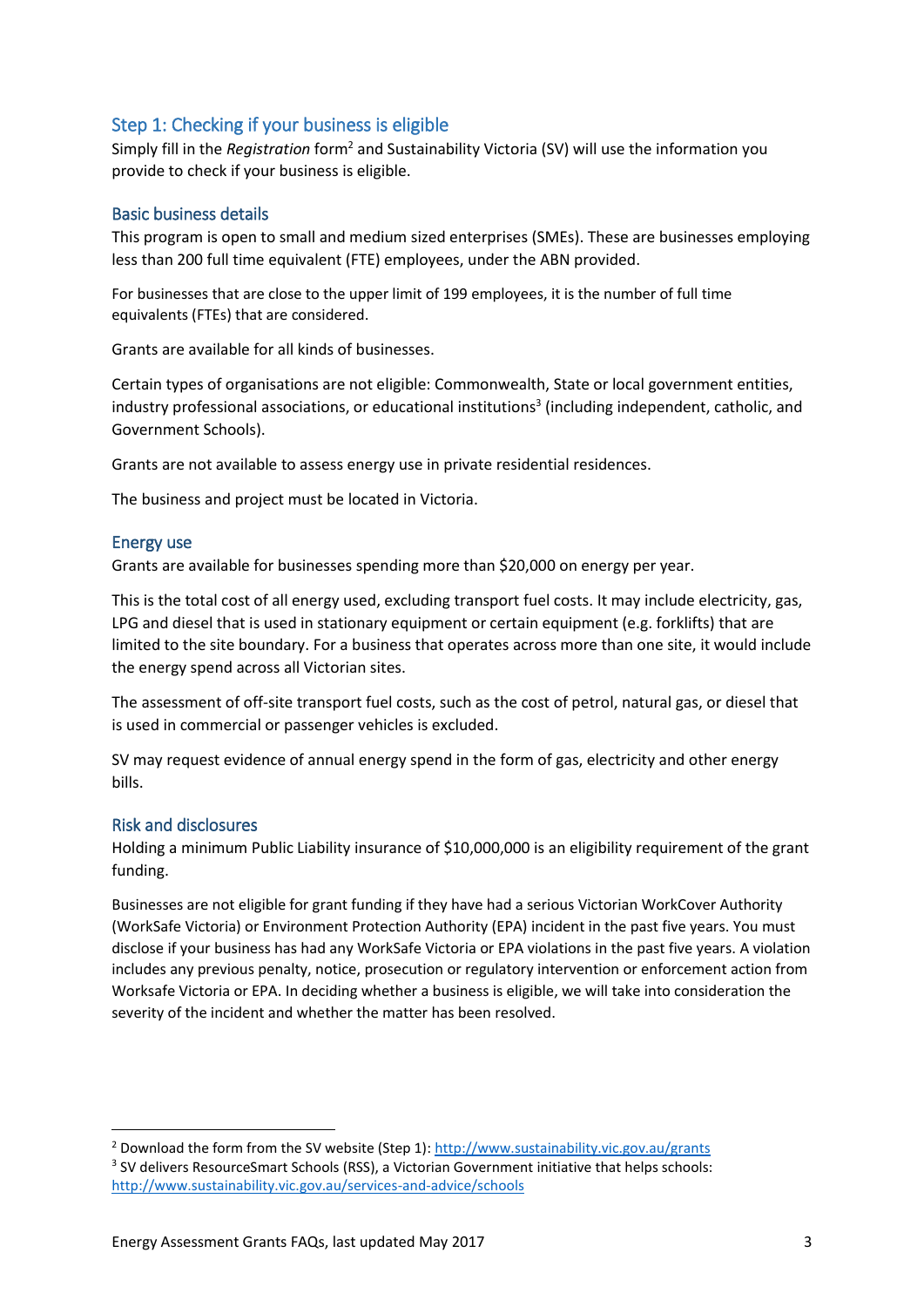## <span id="page-3-0"></span>Step 2: Selecting an energy assessor and scoping your assessment

After you have submitted the *Registration* form (see Step 1), a Business Productivity advisor will contact you to discuss your eligibility, selecting an assessor and scoping your assessment.

'Scoping your assessment' means deciding whether a 'basic' or 'detailed' assessment is most appropriate, and what aspects of energy use, including processes or equipment, the assessor will provide advice on. For manufacturing businesses choosing a detailed assessment, the scope will include exploring some opportunities for 'materials efficiency'.

## <span id="page-3-1"></span>How do I select an energy assessor?

A good assessor should be able to demonstrate experience relevant to your business/industry, be suitably qualified to conduct an energy audience in accordance with the standard (AS/NZS 3598.1,2:2014), and make themselves familiar with the particular requirements of this grant program.

You are welcome to select any assessor (consultant) to undertake the energy assessment for your business. The guide *Finding an Energy Assessor*<sup>4</sup> provides more information about how to select an energy assessor, including a list of assessors (consultants) who have delivered energy assessments for SMEs, under previous SV programs.

## <span id="page-3-2"></span>I am a consultant, can I register to be part of your consultant/assessor list?

Sustainability Victoria does not currently have a panel of assessors and is unable to provide recommendations on individual assessors. However, we have developed the guide *Finding an Energy Assessor* to assist businesses to select an assessor. The guide includes a list of third party organisations that have panels or searchable databases of consultants who carry out energy and/or material assessments. You may find your company is on one of these lists. If you wish to be included on one of these lists, Sustainability Victoria suggests you contact the relevant organisation. We recommend that any consultant, who is new to this program, reads the document *Conducting an Energy Assessment* and call us to speak with a Business Productivity advisor.

## <span id="page-3-3"></span>What can I expect from an assessment?

An assessment is the first step towards cutting your energy costs and unlocking other potential productivity improvements and co-benefits.

An energy assessment that will identify energy efficiency opportunities in your business, review pricing tariffs, and suitable renewable energy options.

Energy assessments will identify where and how energy is used. The scope should focus on key energy use areas and co-benefits, as identified by the business, in consultation with the assessor. The assessor will identify opportunities to improve energy efficiency, and provide guidance on any incentives available such as Victorian Energy Efficiency Target (VEET) scheme.

Assessments are conducted according to the energy audit standard AS/NZS 3598.1,2:2014, with some enhancements. To help understand the full case for investment, the assessment will also identify energy efficiency co-benefits. For manufacturing businesses, the assessor will develop a material flow map, to help identify energy related process efficiencies.

An energy assessor will visit your site and, using your energy data, will:

• Make a list of prioritised recommendations, complete with the estimated cost of implementation and savings for each recommendation.

**.** 

<sup>4</sup> Download the form from the SV website (Step 2):<http://www.sustainability.vic.gov.au/grants>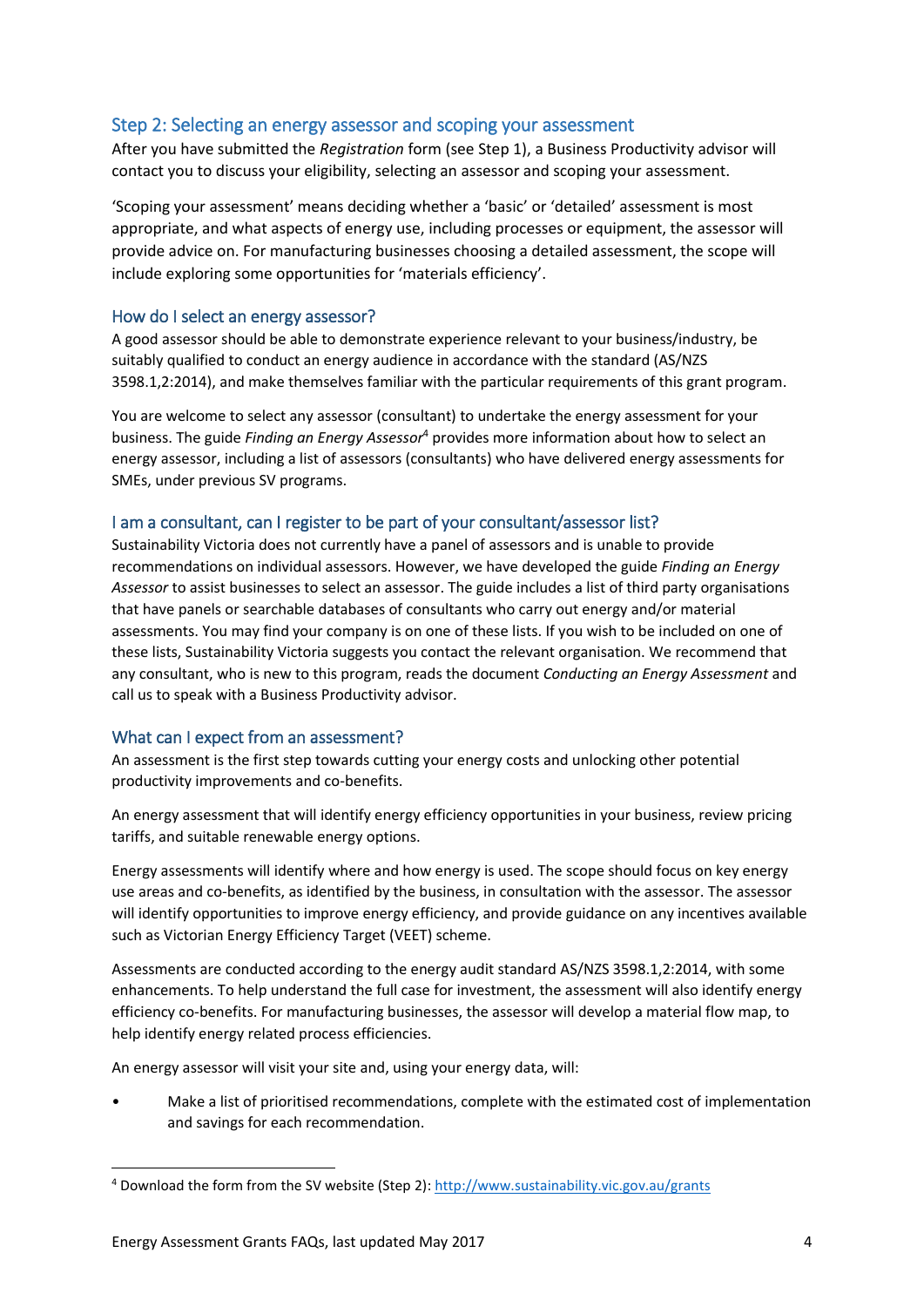- Create an action plan for prioritised actions that will include the estimated cost of implementation, estimated savings and the payback.
- Identify recommended improvements that would be eligible for the \$3,000 implementation bonus.

After the energy assessment is completed, an SV Business Productivity advisor will continue to be in contact with you, to support you to implement the action plan.

## <span id="page-4-0"></span>What is the difference between a 'basic' and a 'detailed' assessment?

You can choose between a 'basic' or 'detailed' assessment. According to energy audit standards, the 'basic' energy assessment is equivalent to a 'Type 1' and the 'detailed' energy assessment is a 'Type 2'.

## *Basic Energy Assessment (Type 1)*

A 'basic' energy assessment is recommended for businesses spending between \$20K and \$50K on energy (i.e. electricity and gas) per annum.

A basic assessment will give you a summary of which parts of your operations are costing you the most and the opportunities to put in place improvements that will save your business money. If your business has a particular area of concern (such as specific equipment), you can ask the assessor to look a bit closer into your options.

The assessment recommendations will focus on actions with a payback of less than two years.

A grant of up to \$2,000 is available towards the cost of the basic energy assessment.

## *Detailed Energy Assessment (Type 2)*

A 'detailed' energy assessment is recommended for businesses spending more than \$50K on energy (i.e. electricity and gas) per annum.

A detailed assessment will provide a more precise analysis of energy improvement opportunities at your business site compared to a Type 1 assessment. Whilst a Type 1 assessment will focus primarily on activities with quick paybacks, a Type 2 assessment will provide a comprehensive analysis of energy efficiency improvements to help you prioritise improvements ranging from quick wins to those with longer paybacks. This will allow your business to schedule energy improvements in advance.

For manufacturing businesses, improvements in materials and water efficiency can often lead to energy savings. Type 2 assessments will also explore opportunities for materials efficiency to help cut your business' energy bills. To identify the potential to improve energy efficiency by reducing waste, Material Flow Mapping is an additional requirement on top of a Type 2 Energy Assessment for manufacturing businesses only.

A grant of up to \$6,000 is available towards the cost of the detailed energy assessment.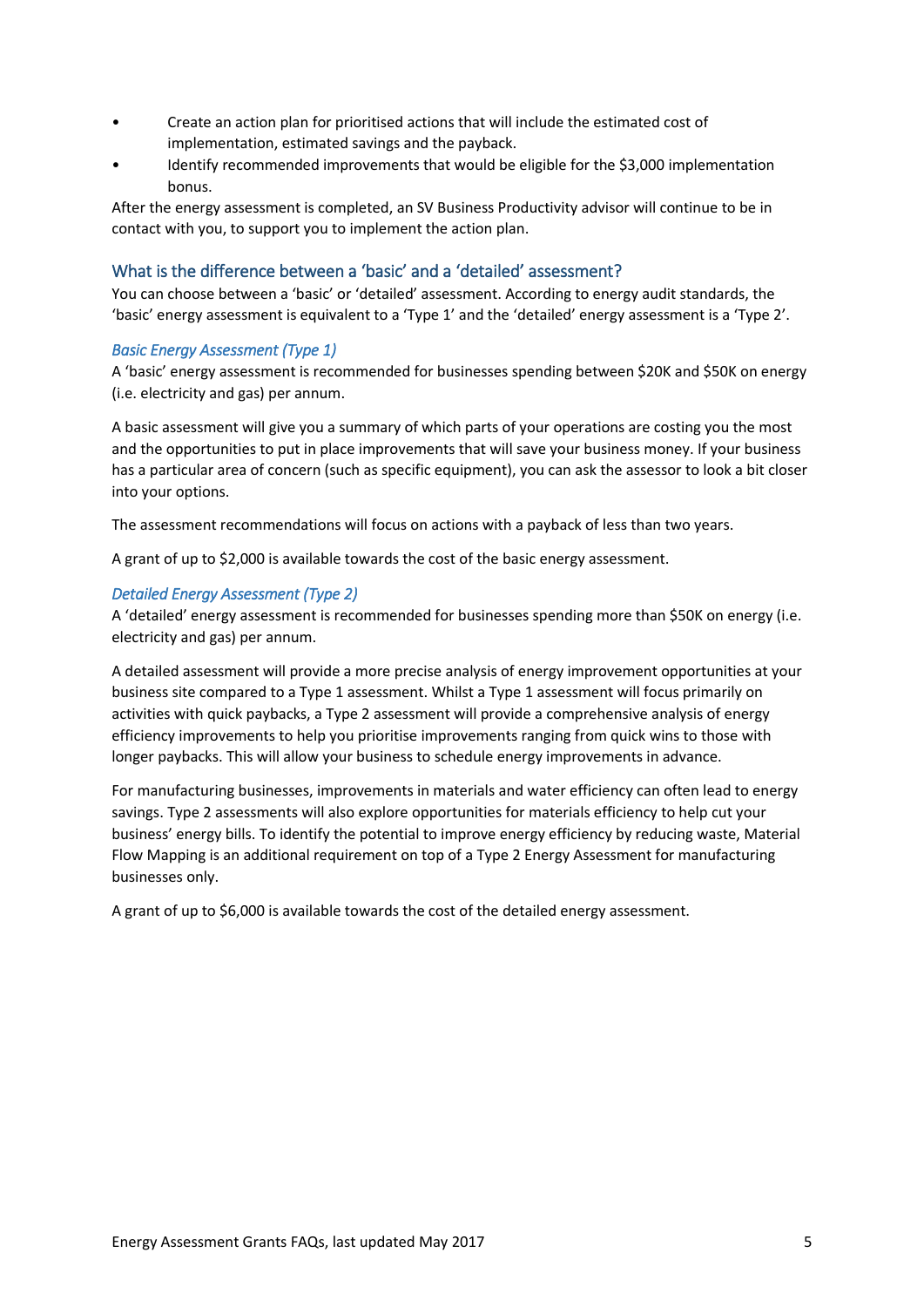## <span id="page-5-0"></span>Step 3: Finalise your application

<span id="page-5-1"></span>Finalise your application with help from a Business Productivity adviser. You will need to agree to the *Terms of Participation in a Grants Program*.

Obtain a 'proposal and quote' from your chosen assessor and submit this to SV, along with the *Application* form.

## How will my application be assessed?

This is a non-competitive grants program, meaning that your application is assessed on its own merits. In general, if your business is eligible to apply and submits an application that demonstrates sufficient merit, then you will be offered a grant. We are keen to support as many businesses as possible to access this grant funding. We will assess applications as they are received, up until the closing date.

After we have checked that your business is eligible to apply (based on the information you provided at Step 1, on the Registration form), we will further evaluate the eligibility and merit of your application based on the specifics of the project (i.e. the energy assessment) that you are proposing to do. For the application to demonstrate sufficient merit, we assess the information you submit in your application, to ensure that:

- The assessor you have chosen has the relevant skills and experience required to undertake the energy assessment. In assessing this, we also check whether the assessor has experience relevant to your business sector.
- The proposed scope and methodology conforms with AS 3598.1,2:2014 and the additional requirements outlined in the guide *Conducting an Energy Assessment*. In particular, assessments of manufacturing businesses must carry out a material flow map and it needs to be specified what raw material or process will be mapped.
- The proposal demonstrates 'Value for Money', as defined by this grants program. To support this, we may request evidence of annual energy spend.

## <span id="page-5-2"></span>What needs to be provided in the assessor's proposal and quote?

The assessor's proposal and quote needs to include more information about the proposed project and the assessor:

- The scope of work, i.e. what is 'in-scope' for the assessor to provide advice on. Note that a 'detailed energy assessment' for a manufacturing business needs to identify the material(s) or process that will be 'mapped'.
- The methodology/approach, including the number of hours that the assessor will spend at the business site.
- The fee that the assessor will charge for the work.
- A statement that explains how the work to be undertaken represents 'Value for Money'.
- Information about the assessor and his/her company that demonstrates relevant skills and experience.

## *What is 'Value for Money'?*

Value for money means that investing in the assessment is worthwhile, from a cost/benefit perspective. Some indicative estimates of the savings and benefits that the energy assessment is likely to identify need to be provided. In addition to cutting energy costs, the assessment can unlock other potential productivity improvements and co-benefits. To demonstrate 'value for money', for this grants programs, the financial savings and benefits need to exceed the total cost of doing the assessment, and a significant amount of these need to be environmental benefits, i.e. reduction in energy and material use.

Here is an example of the type of response we are looking for: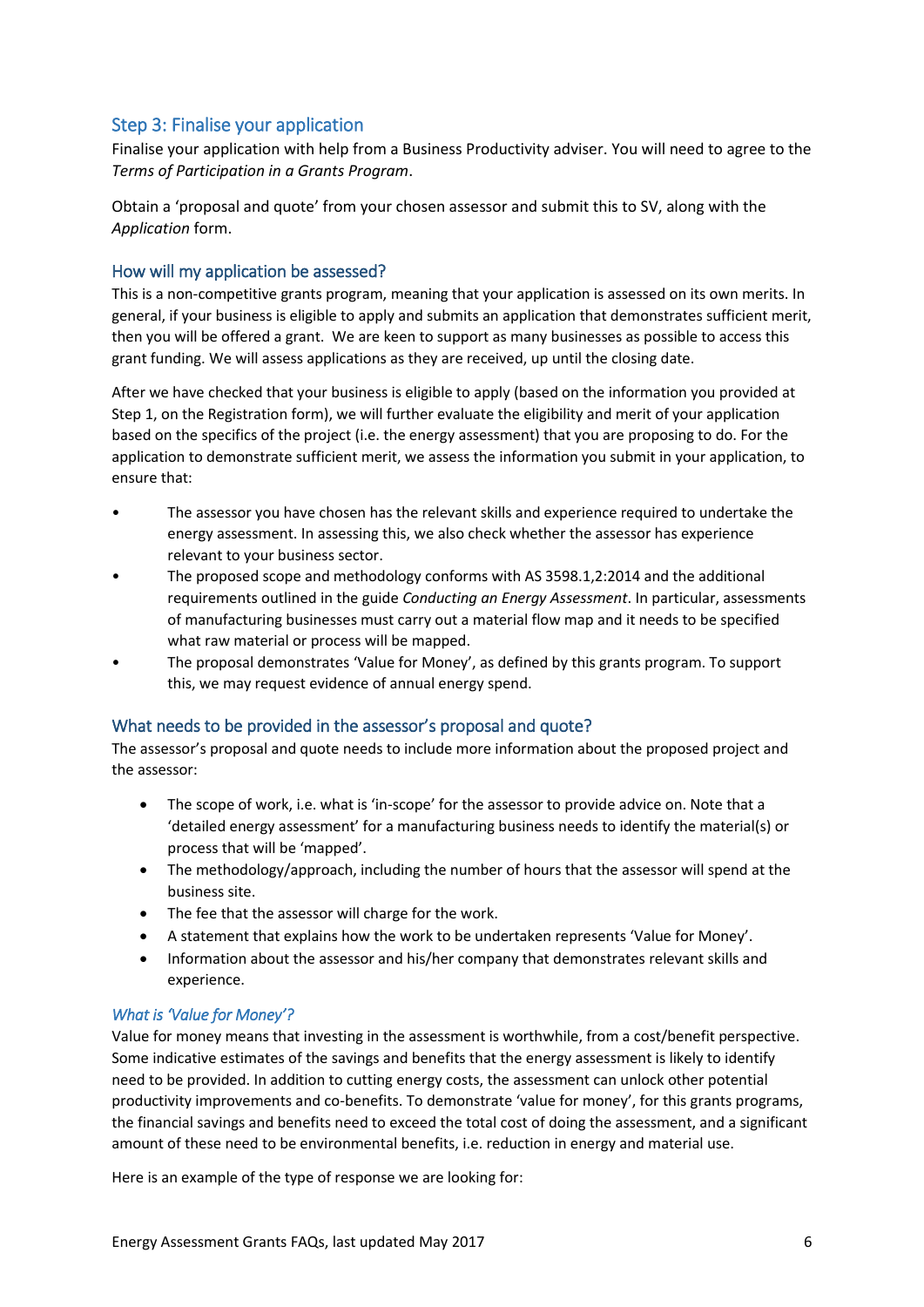"We currently spend \$150,000 per year on electricity and the consultant anticipates that we could save at least 10% through various improvements, especially fixing leaks in our air compressor system and optimising controls on the chiller. By fixing the leaks we anticipate it would also improve the performance of the conveyance system by about 20%, allowing us to add an new packing line. It's also likely to reduce the noise level on the factory floor."

#### <span id="page-6-0"></span>Who is responsible for contracting with and paying the assessor (consultant)?

The SME business is responsible for contracting and paying the assessor (consultant) that the business selects to undertake the energy assessment.

The SME business enters into a grant funding agreement (contract) with SV. The grant funding that SV pays the business goes towards the business paying the consultant.

#### <span id="page-6-1"></span>What is the requirement for 'matched funding'?

Grant funding for the energy assessment is on a matched funding basis, meaning that your business must match the grant value (\$1:\$1). In other words, the grant covers up to 50% of the cost of an energy assessment, capped at \$2,000 for a basic energy assessment and \$6,000 for a detailed energy assessment.

For example, if the assessor (consultant) fee for a basic energy assessment is \$3,600, the grant from SV would be 50% of this, i.e. \$1,800. The grant is capped at \$2,000, so if the fee were \$4,400, then the grant from SV would be less than 50%, i.e. \$2,000. Similarly for a detailed energy assessment, the grant from SV would be 50% of the fee, capped at \$6,000.

All grant recipients are offered a further incentive, an 'implementation bonus', of up to \$3,000 to put in place the energy efficiency improvements identified by the assessor. The implementation bonus does not have a matched funding requirement, although you must spend a minimum \$1,500 to claim this.

#### <span id="page-6-2"></span>What is 'eligible project expenditure' for the assessment?

The matched funding calculation is based on eligible project expenditure. The 'eligible project expenditure' is the cost of undertaking the assessment and can include assessor (consultant) expertise, contractor labour, and hiring of monitoring equipment. The cost of any unrelated activities, for example if you hired a contractor to do something additional to the assessment, are excluded. It also excludes any 'in-kind' expenses by the SME business, such as time taken by staff to meet with the consultant at their business.

#### <span id="page-6-3"></span>I am having trouble emailing my application, what might be the issue?

Email your application t[o grants.applications@sustainability.vic.gov.au](mailto:grants.applications@sustainability.vic.gov.au) , preferably with the email subject line "Energy Assessment Grant Application". Emails must not be greater than 10 MB.

SV will return a formal email message confirming receipt of your application. Please note that the confirmation receipt is not an automated process, so may take up to  $1 - 2$  hours, and longer if you email outside of business hours.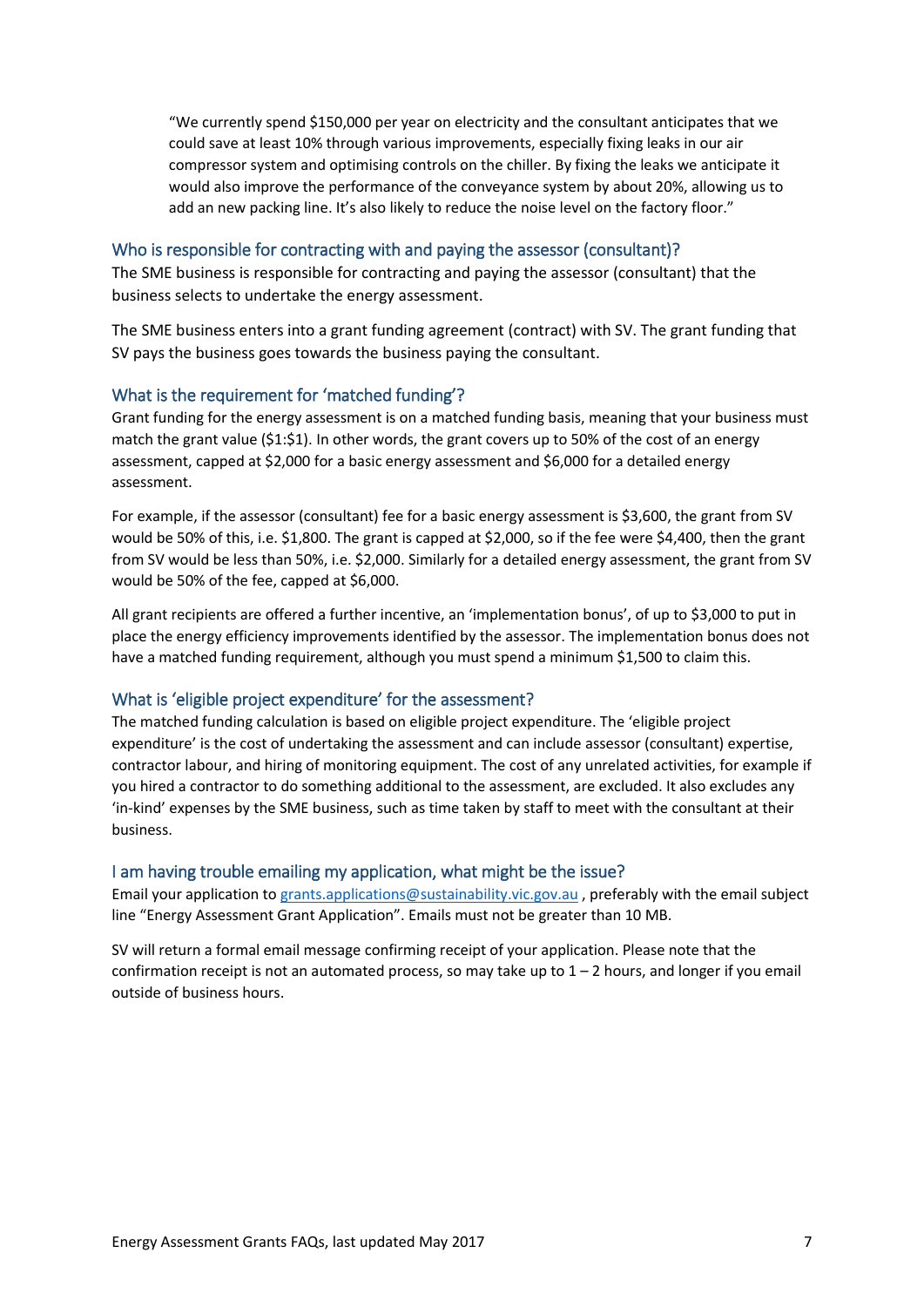## <span id="page-7-0"></span>Step 4: Outcome of your application and entering into a funding agreement (contract)

Receive feedback from a Business Productivity adviser on the outcome of your application. If your application is approved for an Energy Assessment Grant, this will be formalised by entering into a funding agreement (contract) with SV.

## <span id="page-7-1"></span>How will SV make grant payments to my business?

The funding agreement (contract) sets out the payment of funds according to milestones.

In accordance with this contract, the grant recipient would receive 40% on execution of contract with Sustainability Victoria, and the 60% balance on completion of the project. In addition, the implementation bonus will be included as part of the energy assessment's milestone payment schedule in the contract.

Provided that evidence of milestone achievements is received and the documents supplied to Sustainability Victoria are in appropriate order, payments of funds are generally made within two weeks of receipt.

Each grant recipient is assigned a Sustainability Victoria contact who will manage the contract and arrange for payments to be made.

## <span id="page-7-2"></span>Can I receive funding if my assessment has already commenced or completed?

No. Funding will not be provided for assessments that have already commenced or are completed at the time of signing the funding agreement.

## <span id="page-7-3"></span>How do I claim the implementation bonus?

There is no application form to claim the bonus. It is included as part of the milestone payments schedule in the funding agreement (contract) that your business enters into to receive the Energy Assessment Grant.

To claim the bonus you need to provide evidence that your business has carried out one or more 'energy efficiency' assessment recommendations, which will result in energy (GJ) reduction at the business site and a payback of between 2 and 5 years. Energy efficiency refers to the more efficient use of energy, or the delivery of a more finished product or service per unit of energy input.

You need to make the claim within four (4) months of receiving the assessment report and any work undertaken for the implementation bonus must be completed before the end date of the funding agreement. We may request a site visit or further information, to confirm that the work has been completed.

The cost of implementation must be \$1,500 or greater. The minimum claim that can be made is \$1,500 and maximum \$3,000.

As explained below, there are some exclusions. An SV Business Productivity advisor can help you to review all the recommendations made by your assessor and which of these would be eligible for the implementation bonus.

## *What types of actions are eligible for the implementation bonus?*

Actions eligible for the implementation bonus can include:

• Purchasing and installing capital equipment (with some exclusions) recommended in the assessment report.